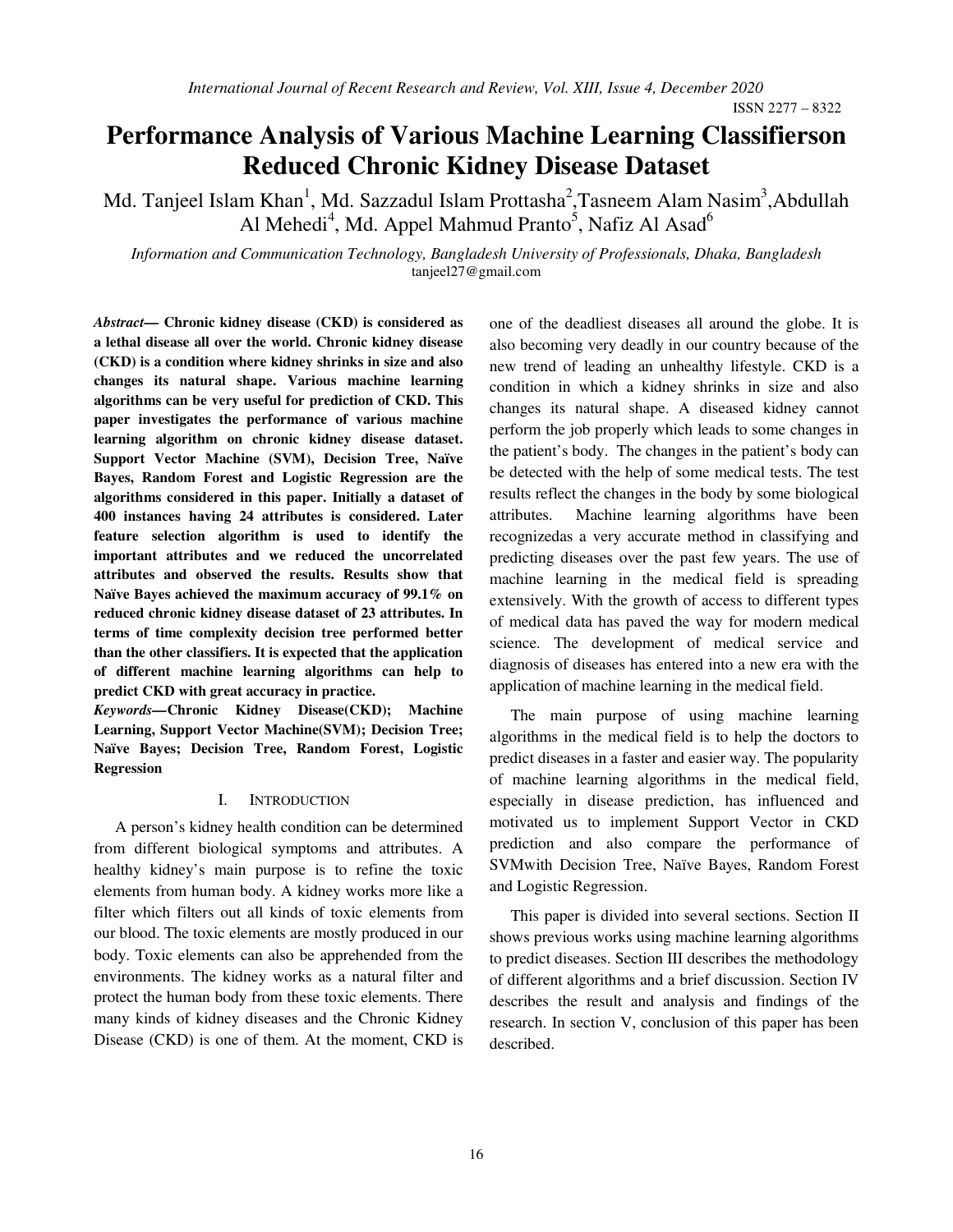## II. LITERATURE REVIEW

The use of machine learning algorithms in predicting diseases has become a popular research topic around the globe. Accuracy of prediction depends on different factors on different datasets.

For diagnosing the diabetes mellitus, the authors N.H. Barakat, A.P. Bradley, and M.N.H. Barakat have used the Support Vector algorithm [3]. In this paper, they have used a database consisting of 12 attributes and 4682 instances. It was a diverse dataset including people with different biological characteristics such as waist width, hip width, age, etc. The diagnosis of diabetes was done using a linear SVM kernel. They introduced a cost factor which optimizes the algorithm for better accuracy. The authors found 89% accuracy for diagnosing diabetes using this particular database.

T.K. Wu demonstrates learning disability using ANN and SVM [4]. This paper helps to detect the learning disability in children in an early stage so that proper measures can be taken to counter that. The authors stated that the ANN gives a good performance for most of the cases. ANN classifier correctly identifies and gives a 100% confidence for half of the subjects. SVM gives a quite good performance. The authors found that for some cases SVM gives better performance than the ANN. The authors used genetic algorithm-based feature selection for boosting the accuracy of the algorithm.

The work at [17] used Naive Bayesian classifier, back-propagation learning of neural networks, decision trees and k-nearest neighbors' method to diagnosis heart disease. Back-propagation learning of neural networks gives accuracy of 80% accuracy on a dataset of 327 patients' ECG result.

In [10] authors used K-nearest neighbors, support vector machine with Gaussian kernel, logistic regression and decision tree on predictive analytics for chronic kidney disease. This work used dataset of UCI repository [8] which contains 400 instances with 24 attributes. Support Vector Machine was best approach which gives accuracy of 98.3%.

The work on [11] also used the same dataset to predict chronic kidney disease based on support vector machine by feature selection methods. This work gives accuracy of 98.5% on this algorithm. In [13] Naive Bayes was used on a reduced dataset which gave accuracy of 97.5%.

#### III. RESEARCH METHODOLOGY

#### *A. Background*

Support vector machine (SVM) is a supervised machine learning algorithm that gives satisfactory result for analyzing data for classification and regression analysis. Being a supervised machine learning algorithm, we need to input training data set into our machine for SVM. SVM then uses a training data set for building a model by inserting the values (training data set) in its algorithm. SVM uses the model for classification and linear regression when it deals with new data. There are generally two classes and the model assigns the new data that arrives at one of the classes which makes the SVM algorithm a binary linear classifier. A decision tree is a wide part of machine learning that contains both classification and regression [5]. A decision can be visually add explicitly represented in decision tree analysis. As the name suggests, a tree-like model is used to represent a decision. Theattributes or features of a dataset are indicated by the nodes of a decision tree where each node delivers a decision. Leaf node represents the outcome which will be in categorical response or numerical value. Decision tree is written from top to bottom approach.

 Naive Bayes Classifier is a classifier algorithm based on the principle of Bayes Theorem [6]. Naive Bayes classifiers work in a simple but efficient way. Feature of datasets in Naive Bayes classifiers are mutually independent. To understand Naive Bayes classifiers knowledge of Bayes theorem is necessary. The Bayes theorem calculates the probability of an event occurring provided that an event has already occurred. Probability Model of Naive Bayes can be written as –

Posteriori Probability = 
$$
\frac{\text{Conditional Probability}*\text{PrioriProbability}}{\text{evidence}}
$$
 (1)

Mathematical representation can be defined as -

$$
P (A|B) = \frac{P(B|A)P(A)}{P(B)}
$$
 (2)

Though its name suggests regression, logistic regression is used for binary classification [7]. In other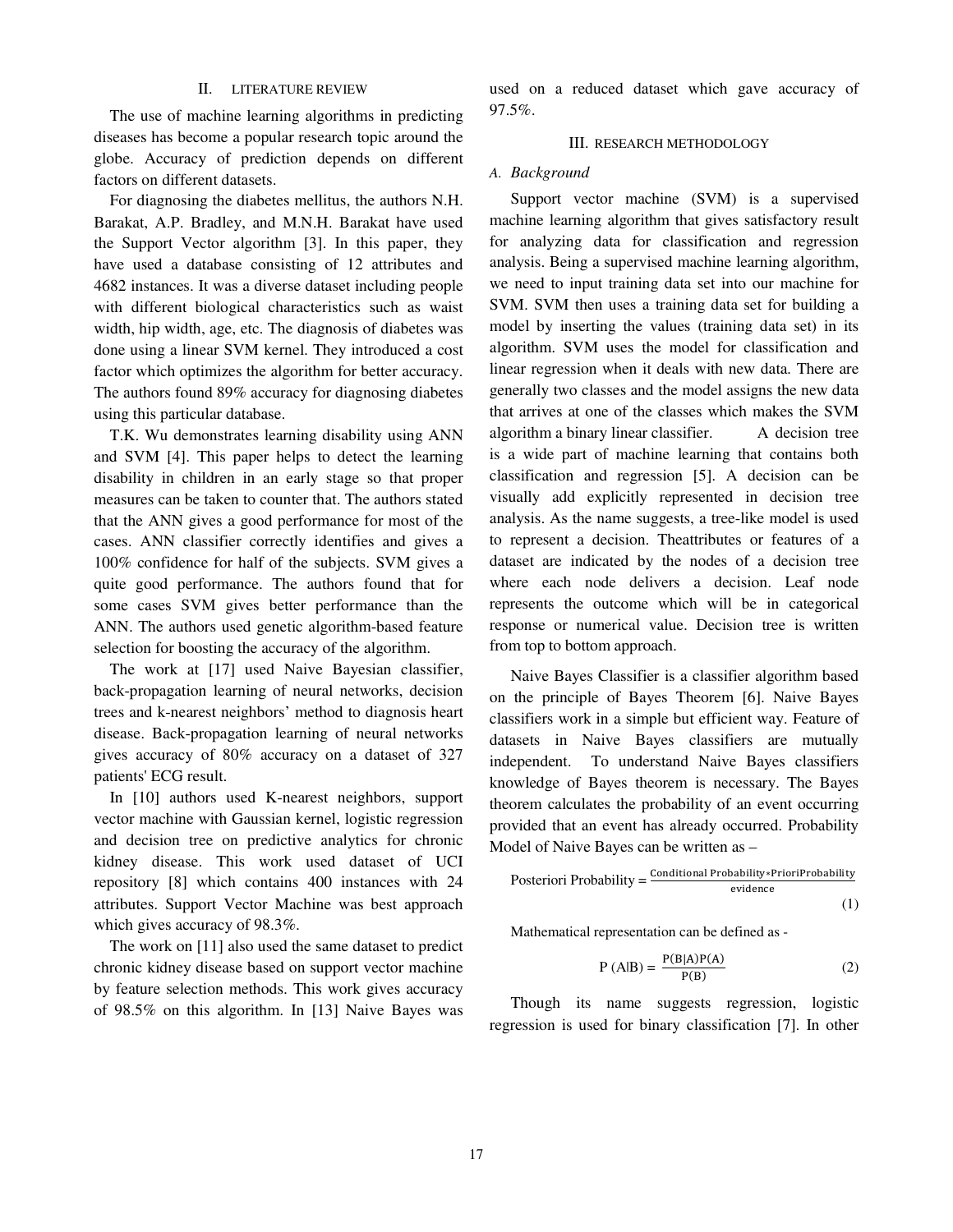words, logistic regression gives a Booleanoutput. It builds a correlation between on dependable variable and another independent variable by approximating probabilities using a logistic function. Probabilities should be converted into binary value to predict an output. Logistic regression uses a sigmoid function to predict a value. Sigmoid function is an S-shaped curve that takes real values and maps it in 0 and 1. Following equation is used to express sigmoid function -

$$
f(x) = \frac{1}{1 + e^{-x}}\tag{3}
$$

Random Forest is one of the supervised machine learning algorithms which is used for both classification regression [7]. A random forest classifier initially makes decision tree from randomly selected training set. As it is called ensemble method, it chooses the best solution by aggregating and bootstrapping. It overcomes the problem of over fitting from decision tree classifier. It also gives faster and accurate result than decision tree.

## *B. Dataset*

The CKD dataset from the UCI website has been used as both training dataset and testing input for this paper [8]. The dataset includes 400 instances with 25 attributes including age, blood pressure, albumin, sugar, red blood cells, serum creatinine, sodium, potassium, diabetes mellitus, anemia, hemoglobin, blood urea, bacteria etc. The dataset is not from a certain locality, therefore the result wouldn't vary based on the region the people live in. The dataset also doesn't focus on a certain age, meaning that the data are collected from people of random ages. Table I shows a brief description of the dataset and it's attributes. Table II shows the attribute names and their abbreviation of the CKD dataset.

TABLE I

|  |  |  |  |  | DATASET AND ATTRIBUTES |
|--|--|--|--|--|------------------------|
|--|--|--|--|--|------------------------|

| <b>Dataset</b><br><b>Characteristics</b>   | Multivariate | <b>No. of Instances</b>  | 400 |
|--------------------------------------------|--------------|--------------------------|-----|
| <b>Attribute</b><br><b>Characteristics</b> | Real         | <b>No. of Attributes</b> | 25  |

Different feature selection algorithms [18] such as Individual Feature selection, Forward and backward propagation has been used to reduce the dimension of CKD dataset. By analyzing the attributes correlation with

the class value, we discarded some of the attributes and taken only the important features.

### *C. Methodology*

At first we have preprocessed our dataset and used different feature selection algorithms to identify the important attributes of the dataset. Using the Individual feature selection, we selected 23 attributes, using Forward Feature Selection we selected 21 attributes and using Backward Feature Selection we selected 20 attributes from the CKD dataset. Once the attributes were selected, we applied different machine learning algorithms on the reduced dataset.



Fig. 1. Methodology for CKD classification

## TABLE II

## DATASET ATTRIBUTES AND THIR NAMES

| ID                      | <b>Attributes</b>             | <b>ID</b> | <b>Attributes</b>             |
|-------------------------|-------------------------------|-----------|-------------------------------|
| $\mathbf{1}$            | Age                           | 13        | sod - sodium                  |
| $\overline{c}$          | bp - blood pressure           | 14        | pot - potassium               |
| $\overline{\mathbf{3}}$ | sg - specific gravity         | 15        | hemo - hemoglobin             |
| $\overline{4}$          | al - albumin                  | 16        | pcv - packed cell volume      |
| 5                       | $su - sugar$                  | 17        | wc - white blood cell count   |
| 6                       | rbc - red blood<br>cells      | 18        | rc - red blood cell count     |
| 7                       | pc - pus cell                 | 19        | htn - hypertension            |
| 8                       | pcc - pus cell<br>clumps      | 20        | dm - diabetes mellitus        |
| 9                       | ba - bacteria                 | 21        | cad - coronary artery disease |
| 10                      | bgr - blood glucose<br>random | 22        | appet - appetite              |
| 11                      | bu - blood urea               | 23        | pe - pedal edema              |
| 12                      | sc - serum<br>creatinine      | 24        | ane - anemia                  |
|                         |                               | 25        | class                         |

10-fold cross validation with 80-20 data split has been used for training and testing of the data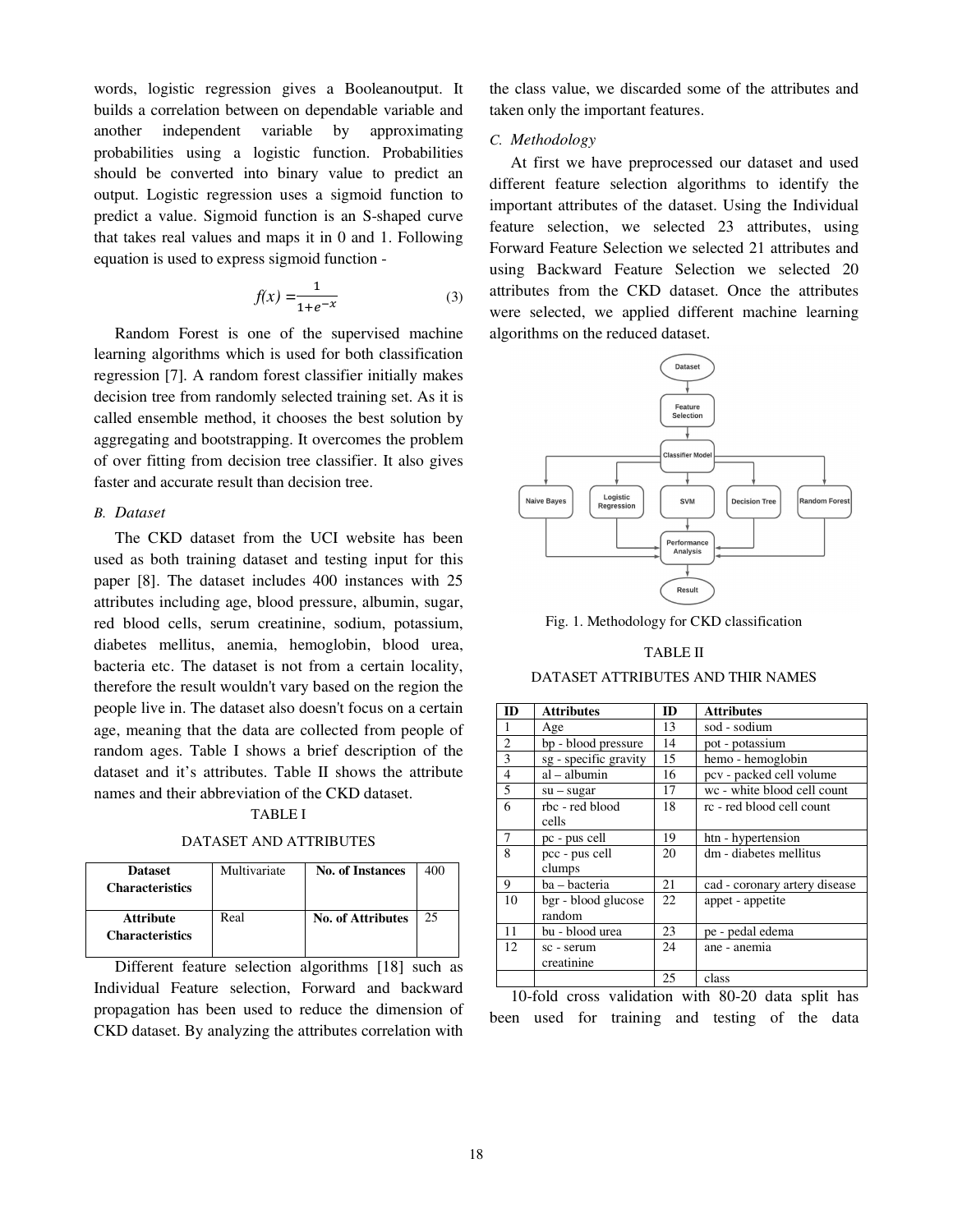respectively. Then accuracy, precision, recall, f1-score and AUC have been measured using confusion matrix.

#### IV. RESULT ANALYSIS

The experiment was mainly based on Python programming language. Python3.6 has been used throughout the whole procedure. Jupyter Notebook was used for evaluation of the datasets. Scikit-Learn, Numpy, Pandas and Matplotlib were the main python packages that have been used in this experiment as it provides different types of supervised and unsupervised learning algorithms.It alsointeroperates with Python libraries-SciPy and NumPy. It is used for machine learning and data mining to show live code, equation, visualization and narrative text.

TABLE III PERFORMANCE ANALYSIS OF VARIOUS CLASSIFIER ON RAW DATASET WITH 25 ATTRIBURES

| <b>Classifier</b> | Accuracy | <b>Precision</b> | Recall | F1 score | <b>AUC</b> |
|-------------------|----------|------------------|--------|----------|------------|
| Naïve             | 98.2%    | 97.2%            | 99.7%  | 98.5%    | 99.7%      |
| Bayes             |          |                  |        |          |            |
| Logistic          | 98.4%    | 97.6%            | 100%   | 98.5%    | 99.9%      |
| Regression        |          |                  |        |          |            |
| <b>SVM</b>        | 97.5%    | 96.8%            | 100%   | 97.3%    | 99.5%      |
| Decision          | 92.3%    | 92.1%            | 98.4%  | 94.8%    | 98.3%      |
| Tree              |          |                  |        |          |            |
| Random            | 97.9%    | 96.4%            | 100%   | 98.4%    | 99.5%      |
| Forest            |          |                  |        |          |            |

In this experiment, confusion matrix has been used to measure the accuracy. A Confusion matrix is a table that is built of true positive, false positive, false negative and true negative values [9]. Accuracy was measured by the total correct value that is true positive and true negative was given from the total value. Precision, recall, f1-score and Area under ROC have also been measured. Precision

## TABLE IV PERFORMANCE ANALYSIS OF VARIOUS CLASSIFIER ON INDIVIDUAL FEATURE SELECTION WITH 23 ATTRIBURES

| <b>Classifier</b> | Accuracy | <b>Precision</b> | Recall | F1 score | <b>AUC</b> |
|-------------------|----------|------------------|--------|----------|------------|
| Naïve             | 99.1%    | 98.7%            | 99.7%  | 99.3%    | $100\%$    |
| Bayes             |          |                  |        |          |            |
| Logistic          | 98.1%    | 97.2%            | 100%   | 98.3%    | 99.3%      |
| Regression        |          |                  |        |          |            |
| <b>SVM</b>        | 98.9%    | 97.5%            | 100%   | 99.1%    | 99.9%      |
| Decision          | 94.9%    | 93.1%            | 100%   | 94.8%    | 98.1%      |
| Tree              |          |                  |        |          |            |
| Random            | 98.3%    | 97.4%            | 100%   | 98.7%    | 99.5%      |
| Forest            |          |                  |        |          |            |

is whether predicted positive value is predicted true. Recall is when the result actually positive whether it is predicted true. F1- score is measured from a harmonic mean of precision and recall.

# TABLE IV PERFORMANCE ANALYSIS OF VARIOUS CLASSIFIER ON INDIVIDUAL FEATURE SELECTION WITH 23 ATTRIBURES

| <b>Classifier</b>      | Accuracy | <b>Precision</b> | Recall | F1 score | <b>AUC</b> |
|------------------------|----------|------------------|--------|----------|------------|
| Naïve<br>Bayes         | 97.5%    | 97%              | 99.9%  | 97.7%    | 99.5%      |
| Logistic<br>Regression | 91.7%    | 91.1%            | 98.8%  | 92.1%    | 98.5%      |
| <b>SVM</b>             | 97.7%    | 97.3%            | 100%   | 97.8%    | 99.7%      |
| Decision<br>Tree       | 93.9%    | 93.5%            | 99.2%  | 94.6%    | 98.9%      |
| Random<br>Forest       | 94.2%    | 93.3%            | 99.8%  | 94.7%    | $99\%$     |

This experiment evaluated the performance of different classifier with 25 attributes at first and then evaluated performance with feature selection on reduced dataset. Table III shows the shows performance analysis of various classifier on raw data with 25 attributes.Table IV shows performance analysis of various classifiers on feature selection with 23 attributes.Table V shows performance analysis of various classifiers on forward feature selection with 21attributes. Table VI shows performance analysis of various classifiers on backward feature selection with 20 attributes. Table VII shows overall performance of feature selection algorithms with various algorithms' accuracies. Initially raw data was used with 25 attributes.Then we reduced the attributes using individual feature selection, forward feature selection and backward feature selection algorithm.

#### TABLE VI PERFORMANCE ANALYSIS OF VARIOUS CLASSIFIER ON BACKWARD FEATURE SELECTION WITH 20 ATTRIBURES

| <b>Classifier</b> | Accuracy | <b>Precision</b> | Recall  | F1 score | <b>AUC</b> |
|-------------------|----------|------------------|---------|----------|------------|
| Naïve             | 96.2%    | 95.8%            | 99.5%   | 96.5%    | 99.2%      |
| Bayes             |          |                  |         |          |            |
| Logistic          | 90.3%    | 89.8%            | 98.4%   | 90.6%    | 98.1%      |
| Regression        |          |                  |         |          |            |
| <b>SVM</b>        | 96.8%    | 96.5%            | $100\%$ | 97.1%    | 99.5%      |
| Decision          | 91%      | 90.3%            | 98.9%   | 91.4%    | 98.3%      |
| Tree              |          |                  |         |          |            |
| Random            | 92.1%    | 91.6%            | 99.2%   | 92.4%    | 98.7%      |
| Forest            |          |                  |         |          |            |

By analyzing the results reported in Table VII we can see that initially the individual feature selection method increases the overall accuracy for each classifier.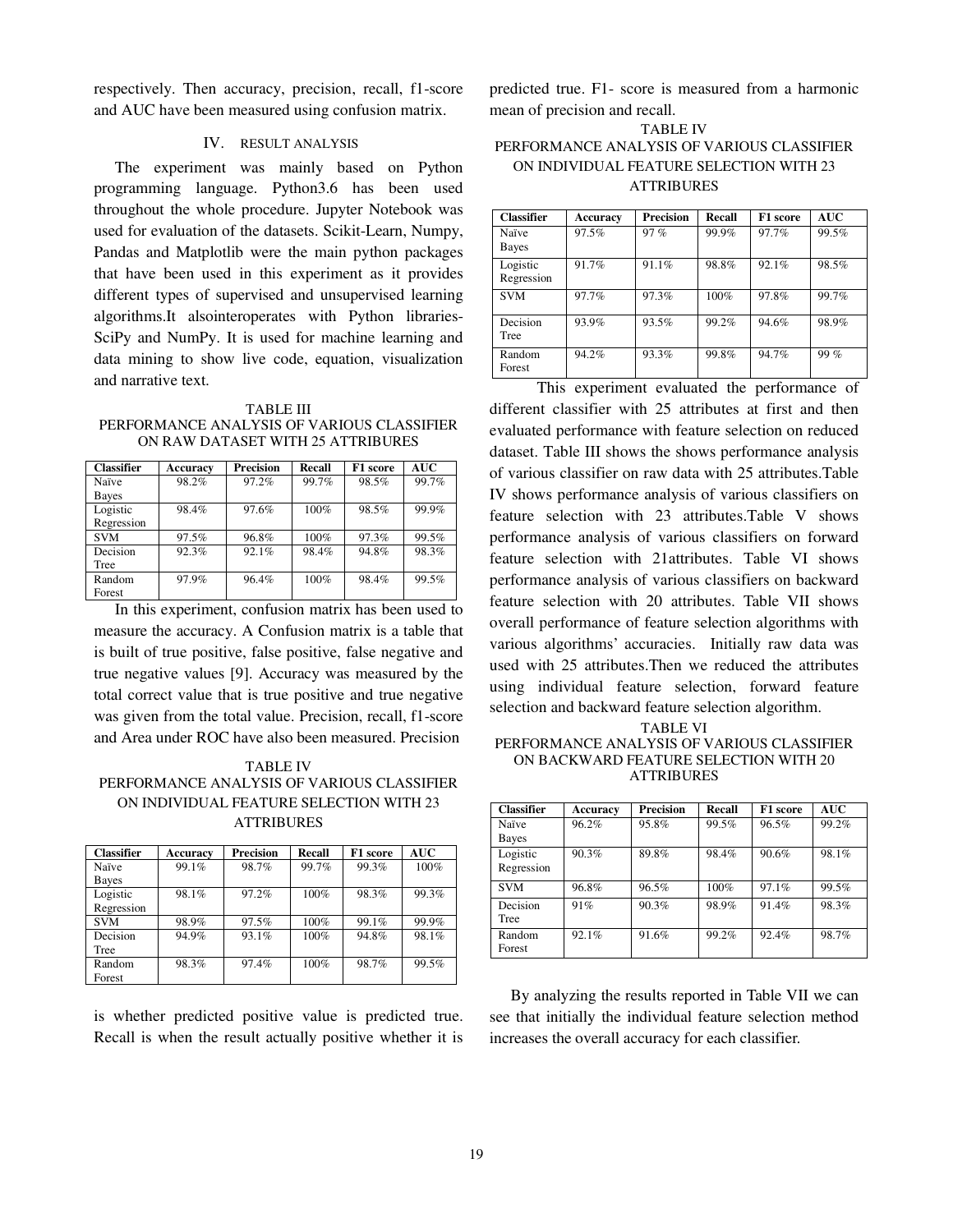TABLE VII PERFORMANCE ANALYSIS OF VARIOUS CLASSIFIER ALGORITHMS' ACCURACIES

| <b>Method</b>                   | <b>Attributes</b> | <b>Naïve</b><br><b>Baves</b> | Logistic<br><b>Regression</b> | <b>SVM</b> | <b>Decision</b><br><b>Tree</b> | Random<br>Forest |
|---------------------------------|-------------------|------------------------------|-------------------------------|------------|--------------------------------|------------------|
| Raw data                        | 24                | 98.2%                        | 98.4%                         | 97.5%      | 92.3%                          | 97.9%            |
| Individual feature<br>selection | 23                | $99.1\%$                     | 98.1%                         | 98.9%      | 94.9%                          | 98.3%            |
| Forward feature<br>selection    | 21                | 97.5%                        | 91.7%                         | 97.7%      | 93.9%                          | 94.2%            |
| Backward feature<br>selection   | 20                | 96.2%                        | 90.3%                         | 96.8%      | 91%                            | 92.1%            |

However, reducing the attributes further didn't increased the accuracy rather decreased it. Therefore, we can conclude that forward feature selection and backward feature selection algorithm didn't work well for CKD dataset.

In our research we have the following findings about the CKD disease dataset.

- 1. Naïve Bayes outperformed all other base classifiers in terms of accuracy
- 2. Decision tree took minimum time to train and test the data, however the accuracy is a bit low.
- 3. For Individual feature selection with 23 attributes, the classifiers performed best.
- 4. While the attributes were further reduced, the classification accuracy didn't improve rather it reduced.
- 5. With reduction of attributes, time complexity also reduced for different classifiers.

## V. CONCLUSION

This paper focuses on the prediction of Chronic Kidney Disease on reduced Dataset. The prediction is done on the basis of biological attributes using the naïve Bayes, SVM, decision tree, RandomForestand logistic regression. The algorithms were executed on a CKD dataset which consists of 400 instances and 24 attributes.

The result of the experiment has shown that the Naïve bayes classifier shows better accuracy in predictingCKD

than the other machine learning algorithms. For Individual feature selection algorithm with 23 attributes, the accuracy is highest with 99.1%.The other classifiers also gives satisfactory outcome on the CKD dataset. The lowest accuracy is provided by decision tree on 2o attributes during backward feature selection method.

 In future, we are planning to work with a large and versatile CKD dataset and implement various feature selection methods on that. Also, we will apply deep learning and other machine learning algorithms on CKD dataset to further increase the accuracy.

#### VI. REFERENCES

- [1] T. J. Hastie, J. H. Friedman, and R. J. Tibshirani, The elements of statistical learning: data mining, inference, and prediction. New York: Springer, pp. 417-438, 2017.
- [2] J. Han, M. Kamber, and J. Pei, Data mining: concepts and techniques. Amsterdam: Elsevier, pp 423-425, 2012.
- [3] N. Barakat, A. P. Bradley, and M. N. H. Barakat, "Intelligible Support Vector Machines for Diagnosis of Diabetes Mellitus," IEEE Transactions on Information Technology in Biomedicine, vol. 14, no. 4, pp. 1114– 1120, 2010.
- [4] T.-K. Wu, S.-C. Huang, and Y.-R. Meng, "Evaluation of ANN and SVM classifiers as predictors to the diagnosis of students with learning disabilities," Expert Systems with Applications, vol. 34, no. 3, pp. 1846–1856, 2008.
- [5] I. H. Witten and E. Frank, Data mining: practical machine learning tools and techniques with Java implementations. San Francisco, CA: Morgan Kaufmann, pp. 189-199, 2000.